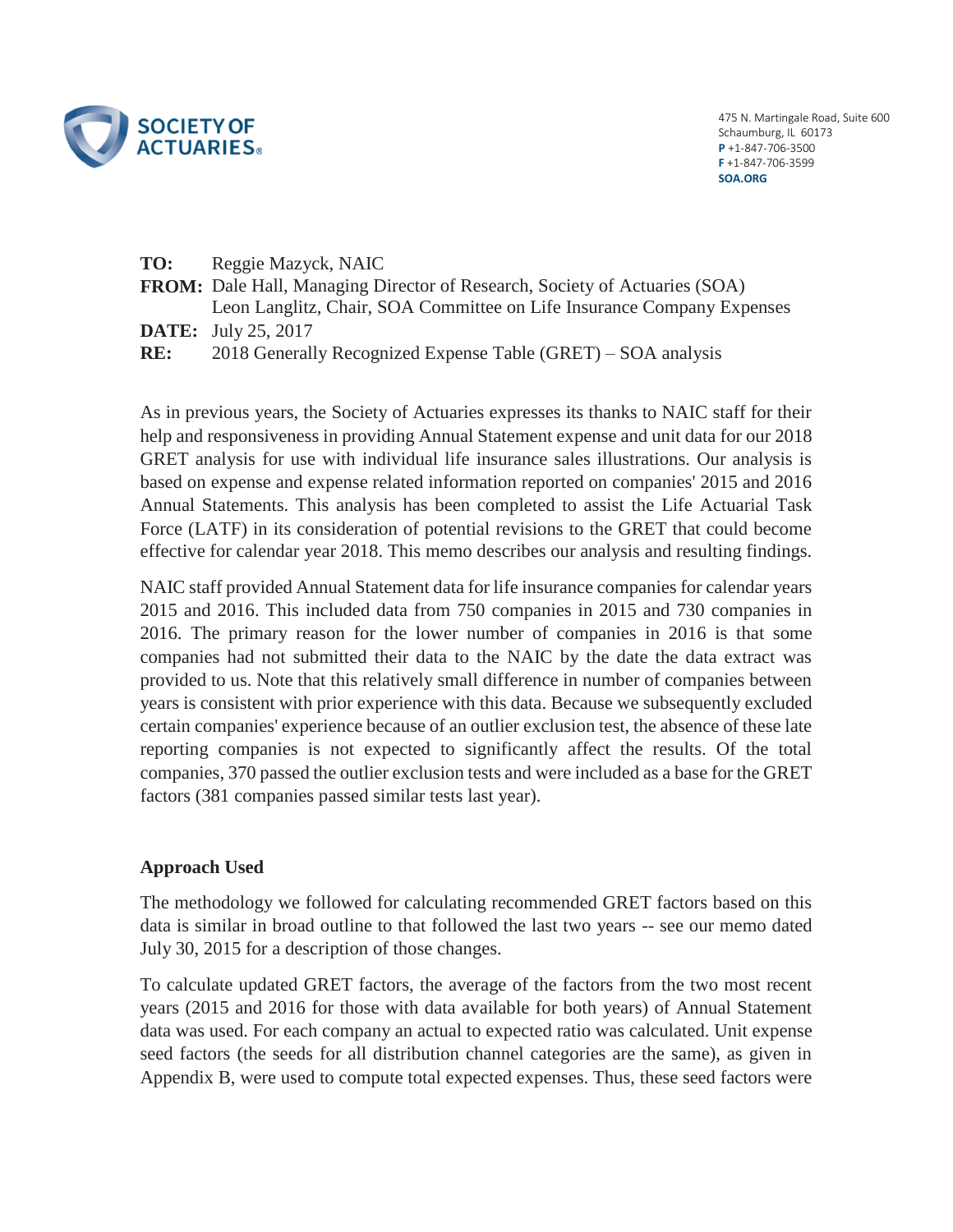

used to implicitly allocate expenses between acquisition and maintenance expenses, as well as among the three acquisition expense factors (on a direct of ceded reinsurance basis).

Companies were categorized by their reported distribution channel (four categories were used, described in Appendix A of this memo). There remain a significant number of companies for which no distribution channel was available, as no responses to our annual surveys have been received from those companies. The characteristics of these companies vary significantly, including companies not currently writing new business or whose major line of business is not individual life insurance. We welcome advice and assistance from LATF in future years to increase the response rate to our annual surveys of companies that submit Annual Statements in order to reduce the number of companies in the "Other" category.

Prior to 2014, when responding to the survey if a company indicated that they used multiple channels to distribute their individual life sales, the percentage weights provided to us were applied to that company's reported results in the tabulations of each of the distribution channel's unit expense results. This approach was not used in this analysis (or last two year's) because: (1) as fewer channel types were used, it was expected that fewer companies would have multiple channels as currently defined and (2) an insufficient number of multiple distribution responses were provided in this year's survey to result in a sufficiently different outcome. We intend to continue surveying the companies in future years to enable enhancement of this multiple distribution channel information.

Companies were excluded from the analysis if (1) their actual to expected ratios were considered outliers, often due to low business volume, (2) the average first year and single premium per policy was more than \$40,000, (3) they are known reinsurance companies or (4) companies were not in both years of the data supplied by the NAIC. To derive the overall GRET factors, the unweighted average of the remaining companies' actual-toexpected ratios for each respective category was calculated. The resulting factors were rounded, as shown in Table 1.

# **The Recommendation**

Employing the above methodology results in the proposed 2018 GRET values shown in Table 1. To facilitate comparisons, the current 2017 GRET factors are shown in Table 2.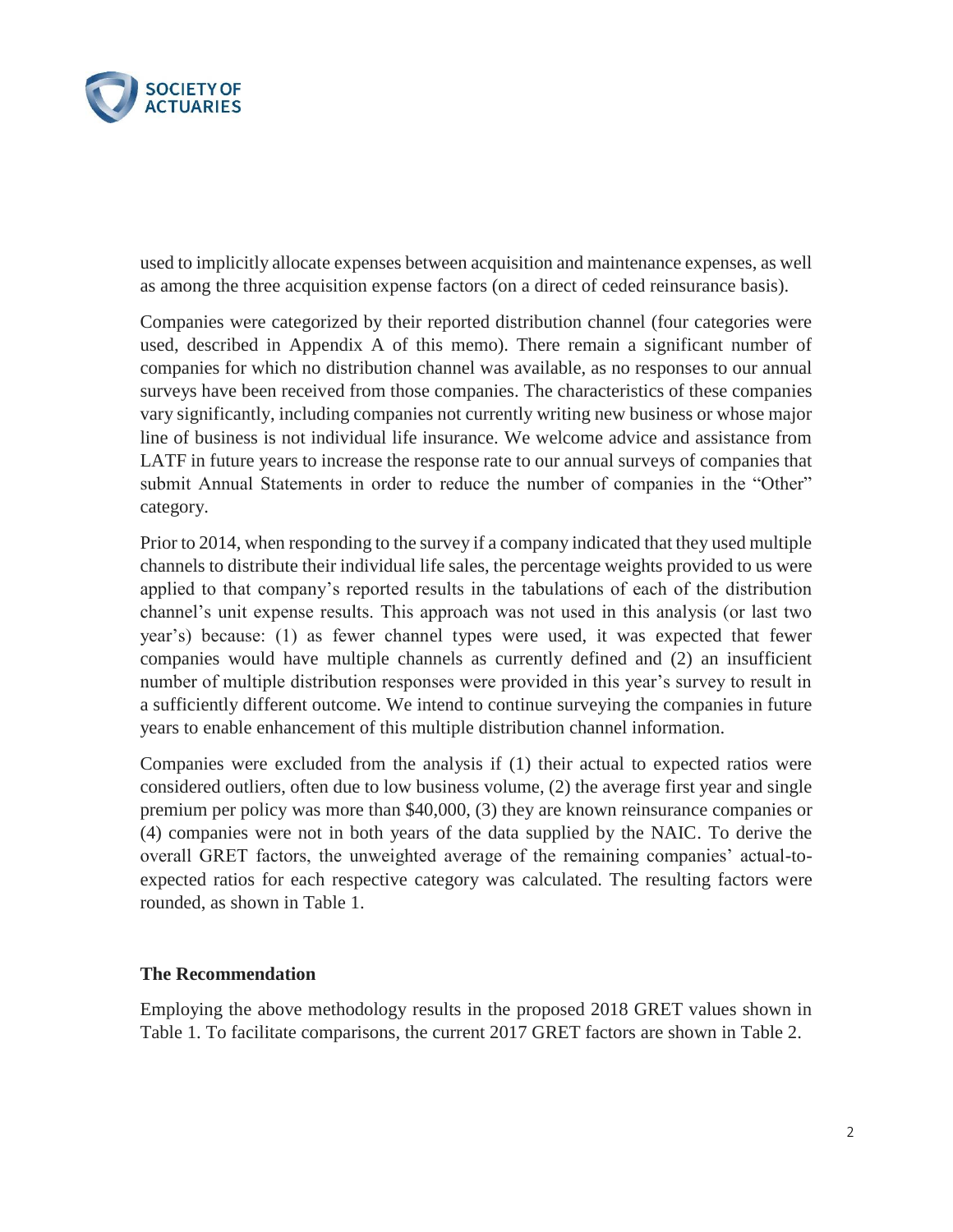

Further characteristics of the type of companies represented in each category are included in the last two columns in Table 1, including the average premium per policy issued and the average face amount (\$000s) per policy issued.

# **TABLE 1 PROPOSED 2018 GRET FACTORS, based on average of 2015/2016 data**

|                     |               | <b>Acquisition</b> |                |                    |                  | Average<br>1st Year                    |                                                            |
|---------------------|---------------|--------------------|----------------|--------------------|------------------|----------------------------------------|------------------------------------------------------------|
|                     |               | Per Face           |                |                    |                  | Premium<br>per Policy<br><b>Issued</b> | <b>Average Face</b><br><b>Amount (\$000)</b><br>per Policy |
| <b>Distribution</b> | Per           | <b>Amount</b>      | Per            | <b>Maintenance</b> | <b>Companies</b> | <b>During</b>                          | <b>Issued During</b>                                       |
| <b>Channel</b>      | <b>Policy</b> | \$000              | <b>Premium</b> | per Policy         | Included*        | Year                                   | Year                                                       |
| Independent         | \$156         | \$0.90             | 39%            | \$47               | 125              | \$3,522                                | \$190                                                      |
| <b>Career</b>       | 238           | 1.30               | 59             | 71                 | 74               | 1,994                                  | 189                                                        |
| <b>Direct</b>       | 211           | 1.20               | 53             | 63                 | 21               | 2,523                                  | 167                                                        |
| <b>Niche</b>        | 137           | 0.80               | 34             | 41                 | 26               | 588                                    | 19                                                         |
| Other*              | 141           | 0.80               | 35             | 42                 | 124              | 960                                    | 39                                                         |
| <b>Total</b>        |               |                    |                |                    | 370              |                                        |                                                            |

\*Those companies who are included in the "Other" category are those companies that did not respond to this year's survey or that of prior years. The unit factors decreased due to the removal of eleven higher cost companies.

| CURRENT (2017) FACTORS, based on average of 2014/2015 data |                   |                                 |                |                                  |                                     |  |  |
|------------------------------------------------------------|-------------------|---------------------------------|----------------|----------------------------------|-------------------------------------|--|--|
|                                                            |                   | <b>Acquisition</b>              |                |                                  |                                     |  |  |
| <b>Distribution</b><br><b>Channel</b>                      | <b>Per Policy</b> | Per Face<br>Amount<br>$(\$000)$ | Per<br>Premium | <b>Maintenance</b><br>per Policy | <b>Companies</b><br><b>Included</b> |  |  |
| Independent                                                | \$154             | \$0.80                          | 38%            | \$46                             | 128                                 |  |  |
| <b>Career</b>                                              | 233               | 1.30                            | 58             | 70                               | 74                                  |  |  |
| <b>Direct</b>                                              | 198               | 1.10                            | 50             | 60                               | 21                                  |  |  |
| <b>Niche</b>                                               | 128               | 0.70                            | 32             | 38                               | 23                                  |  |  |
| <b>Other</b>                                               | 155               | 0.90                            | 39             | 47                               | 135                                 |  |  |
| <b>Total</b>                                               |                   |                                 |                |                                  | 381                                 |  |  |

# **TABLE 2**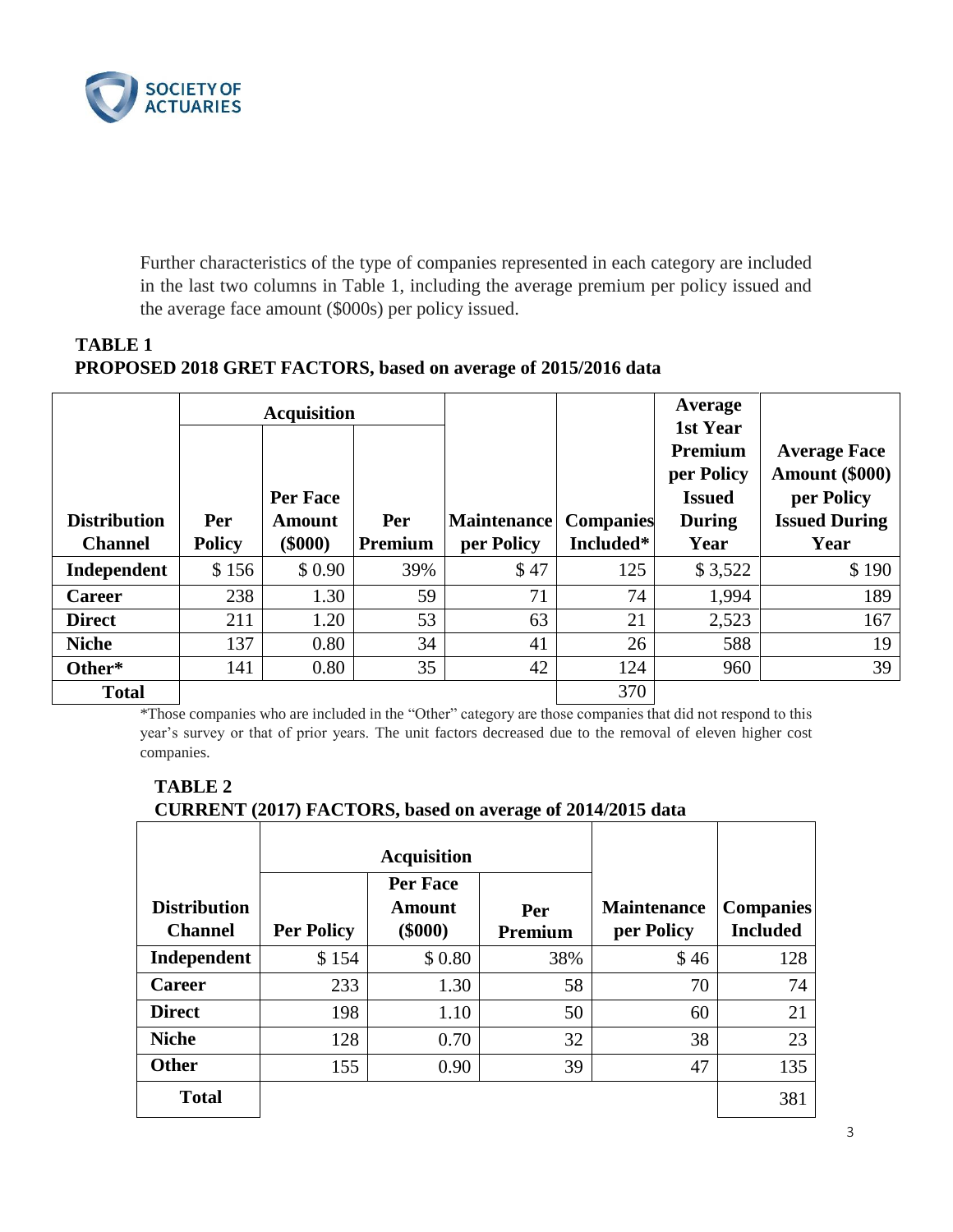

In previous recommendations, an effort was made to reduce volatility in the GRET factors from year-to-year by limiting the change in GRET factors between years to about ten percent of the prior value. The changes from the 2017 GRET were reviewed to ensure that a significant change was not made in this year's GRET recommendation. Only the Direct distribution channel category experienced a change greater than five percent from the corresponding 2017 GRET values for Acquisition per Policy expenses; primarily due to the change in the relatively small number of companies in this category.

#### **Usage of the GRET**

Also asked in this year's survey, responded to by companies' Annual Statement correspondent, was a question regarding whether the 2016 GRET table was used by the company. Last year, 26% of the responders indicated that the company used the GRET for sales illustration purposes, with similar percentage results by size of company; this contrasted with about 25% in the prior year. This year, 30% of responding companies indicated that they used the GRET in 2016 for sales illustration purposes, with similar results for each of the distribution channels with a significant number of responders. We believe that, in addition, the variation in the results over the last three years in GRET use is in large part due to the relatively small sample size and different responders in these two surveys.

We hope LATF finds this information helpful and sufficient for consideration of a potential update to the GRET. If you require further analysis or have questions, please contact Dale Hall at 847-273-8835.

Kindest personal regards,

Dale Hall **Leon Langlitz** Society of Actuaries **Insurance Company Expenses** 

Managing Director of Research Chair, SOA Committee on Life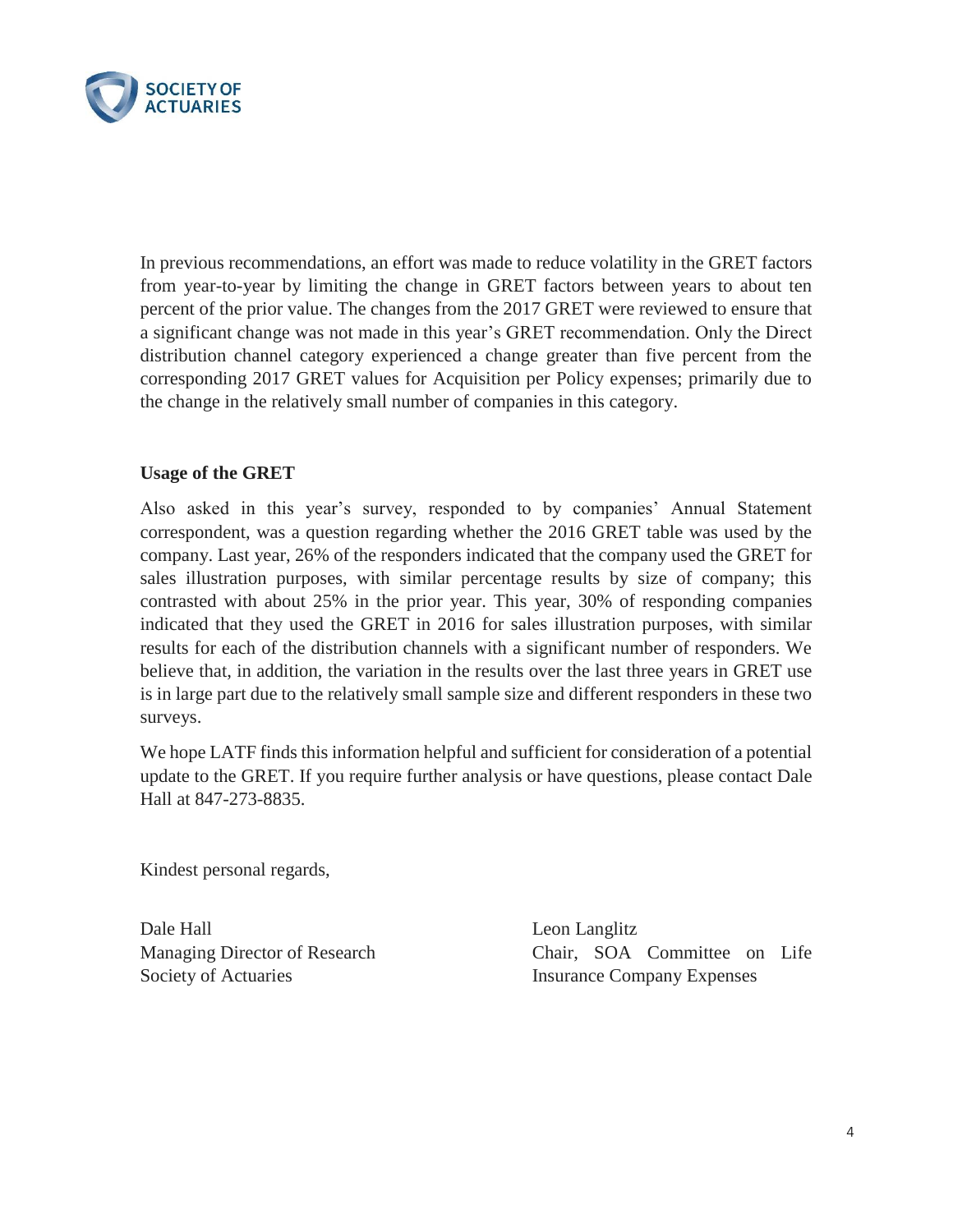

# **Appendix A -- Distribution Channels**

The following is a description of distribution channels used in the development of recommended 2018 GRET values:

- 1. **Independent** Business written by a company that markets its insurance policies through an independent insurance agent or insurance broker not primarily affiliated with any one insurance company. These agencies or agents are not employed by the company and operate without an exclusive distribution contract with the company. These include most PPGA arrangements.
- 2. **Career** Business written by a company that markets insurance and investment products through a sales force primarily affiliated with one insurance company. These companies recruit, finance, train, and often house financial professionals who are typically referred to as career agents or multi-line exclusive agents.
- 3. **Direct Marketing** Business written by a company that markets its own insurance policies direct to the consumer through methods such as direct mail, print media, broadcast media, telemarketing, retail centers and kiosks, internet or other media. No direct field compensation is involved.
- 4. **Niche Marketers** Business written by home service, pre-need, or final expense insurance companies as well as niche-market companies selling small face amount life products through a variety of distribution channels.
- 5. **Other** Companies surveyed were only provided with the four options described above. Nonetheless since there were many companies for which we did not receive a response (or whose response in past years' surveys confirmed an "other" categorization (see below), values for the "other" category are given in the tables in this memo. It was also included to indicate how many life insurance companies with no response (to this survey and prior surveys) and to indicate whether their exclusion has introduced a bias into the resulting values.

# **Appendix B – Unit Expense Seeds**

The expense seeds used in the 2014 and prior GRETs were differentiated between branch office and all other categories, due to the results of a relatively old study that had indicated that branch office acquisition cost expressed on a per Face Amount basis was about double that of other distribution channels. Due to the elimination of the branch office category in the 2015 GRET, non-differentiated unit expense seeds have been used in the current and immediately prior studies.